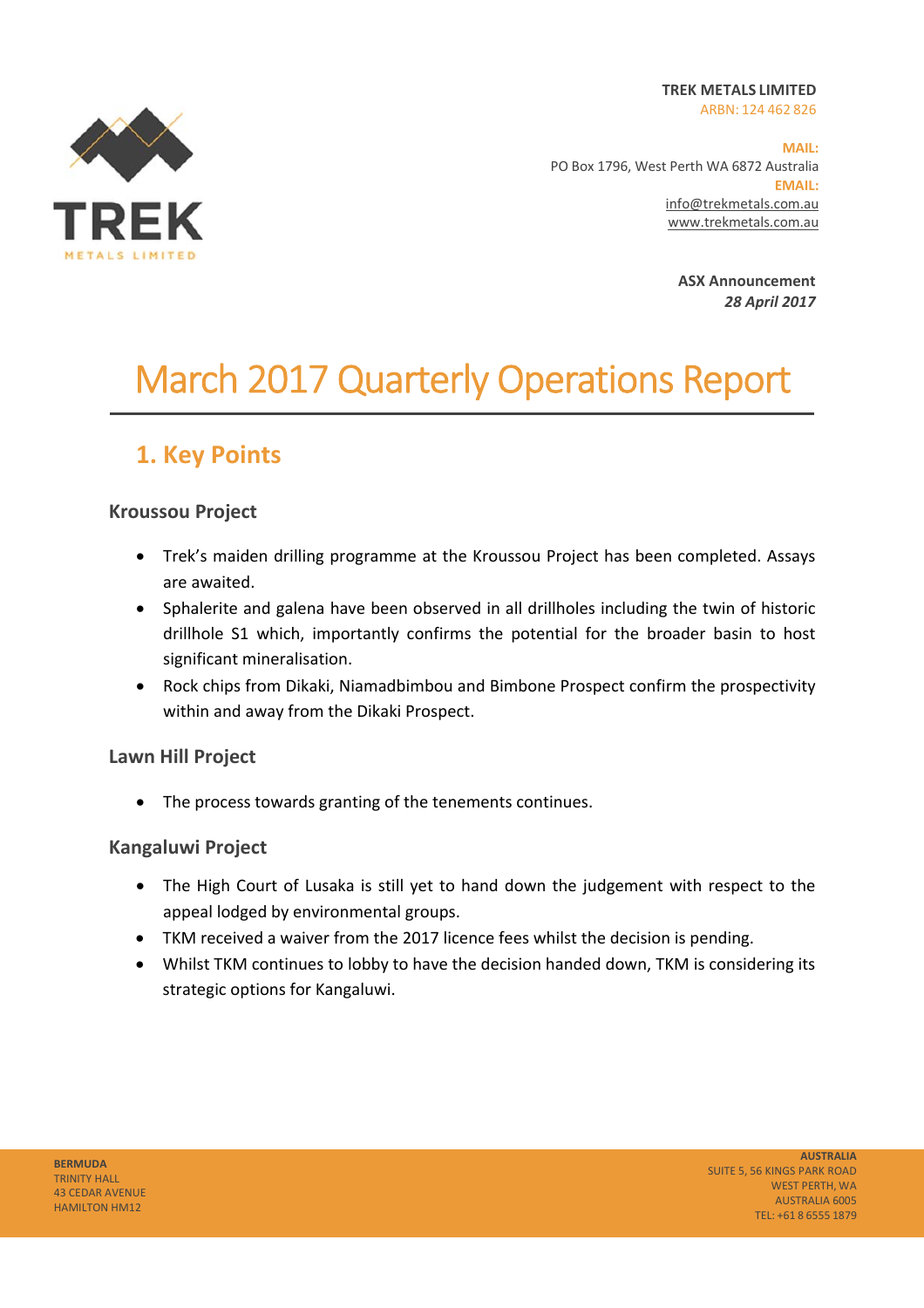# **1. Kroussou Project**

### 1.1 About the Project

Trek Metals Limited announced on 2 November 2016 that it had entered into an option agreement with Battery Minerals Limited (ASX:BAT, formerly Metals of Africa Limited, ASX:MTA) to farm into the highly prospective Kroussou Zinc‐Lead Project in Gabon (Figure 1). Intermittent historic exploration, conducted from 1962 to 1980 by the French Geological Society (BRGM), identified significant near‐surface base metal mineralisation with drill testing limited to a small portion of the target areas.

Project details can be found in the TKM ASX announcement dated 2 November 2016.

The key terms of the agreement are:

- Drill Option TKM to fund an initial drilling programme at Kroussou up to US\$250,000.
- Should TKM elect to exercise this option (prior to 31st July 2017), TKM will pay BAT US\$240,000 in cash and/or shares as a reimbursement of costs and to secure the right to earn 30% of the Kroussou Project through the expenditure of US\$1M within 12 months of the exercise date.
- TKM can then earn a further 40% of the Project through the expenditure of US\$3M in the subsequent 24 months.
- TKM will then have earnt 70% of the Kroussou Project and agrees to free carry BAT through to the completion of a PFS (Pre‐Feasibility Study, as defined in JORC 2012). At that point, BAT will have the option to contribute to the delivery of a DFS (Definitive Feasibility Study as defined in JORC 2012) or dilute, via standard industry formulae to 5%, whereby below that, its interest will convert to a 2.5% Net Smelter Royalty (NSR). TKM will have the option to buy back 1% of this royalty through the payment of US\$1M to BAT.

### 1.2 Drilling

TKM has now completed its maiden drilling programme at the Kroussou Project within the Dikaki Prospect (for further details refer to ASX announcement from 28 February and 12 April 2017).

The drilling programme was designed to confirm the presence of near‐surface zinc‐ lead mineralisation originally identified by the French Geological Survey (BRGM) as early as the 1960's.

**BERMUDA** TRINITY HALL 43 CEDAR AVENUE HAMILTON HM12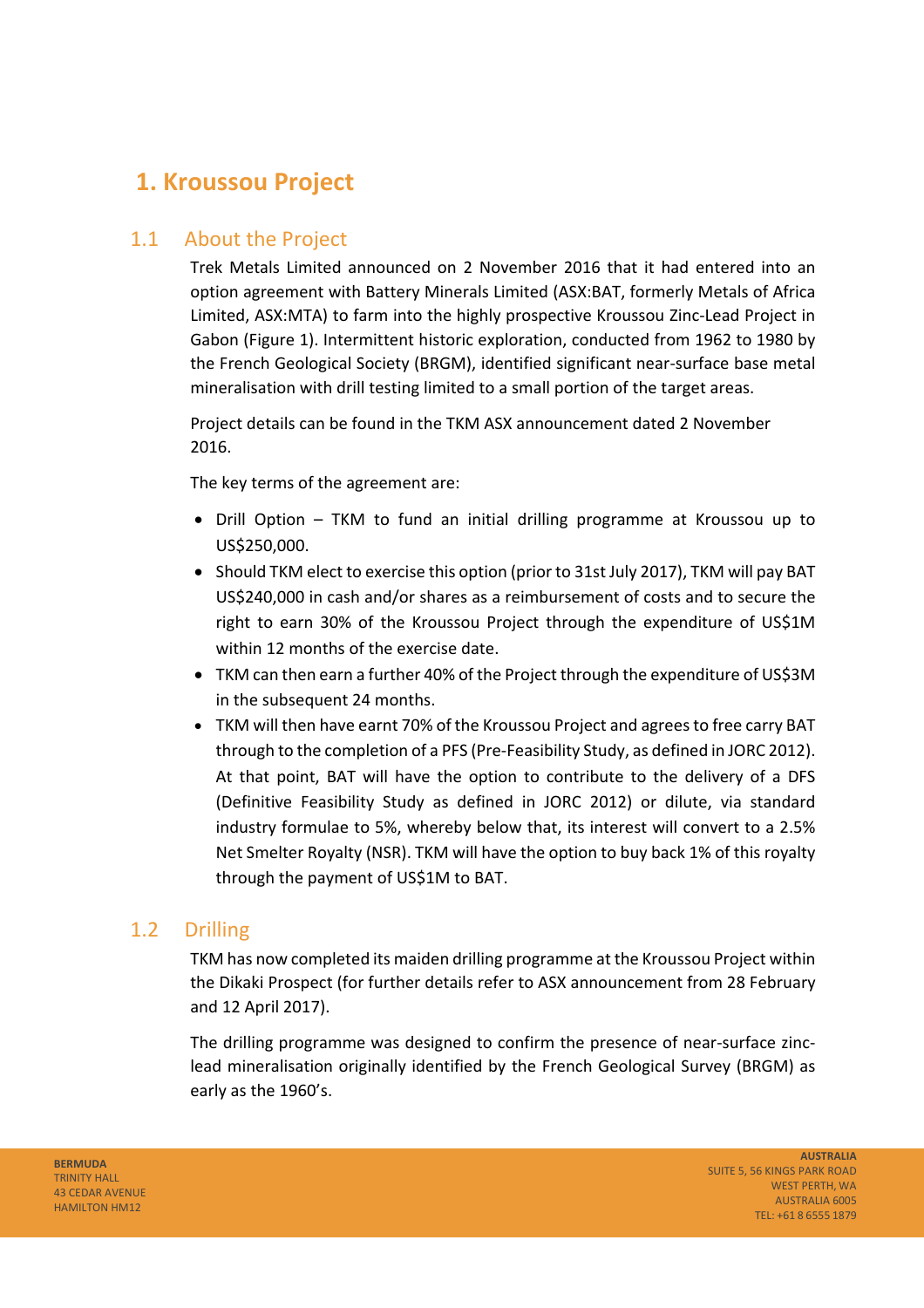TKM completed a total of nine drillholes for 450.77m with all holes displaying visible zinc and lead mineralisation. Assays are awaited and are anticipated to be received in full by early May.

Important from an overall project perspective is the twin of historic hole S1. This twin hole displays visual mineralisation at various depths down‐hole (details of this hole were provided in ASX announcement dated 28 Feb 2017).

This is highly significant because it shows that the mineralisation may not be restricted to the channels themselves but may be present within the broader basin. As a result, the target area for the project has been extended significantly, with the entire basin now considered prospective for zinc and lead.

Observations from the core appear consistent with the historic drill logs with mineralisation hosted across a range of rock types including coarse to fine sandstones, mudstones, siltstones and dolostones. Some bituminous bands are present. The basement rocks comprise altered (biotite  $+$  pyrite  $+$  chlorite) gneiss and granitoid, which is commonly brecciated.

Mineralisation is comprised largely of fine grained sphalerite and galena in varying concentrations within bands with occasional solid veins. There are also coarse grained crystalline examples of both minerals.



Figure 1: Very coarse, crystalline galena and sphalerite in a section of core from hole DKDD001

**BERMUDA**  TRINITY HALL 43 CEDAR AVENUE HAMILTON HM12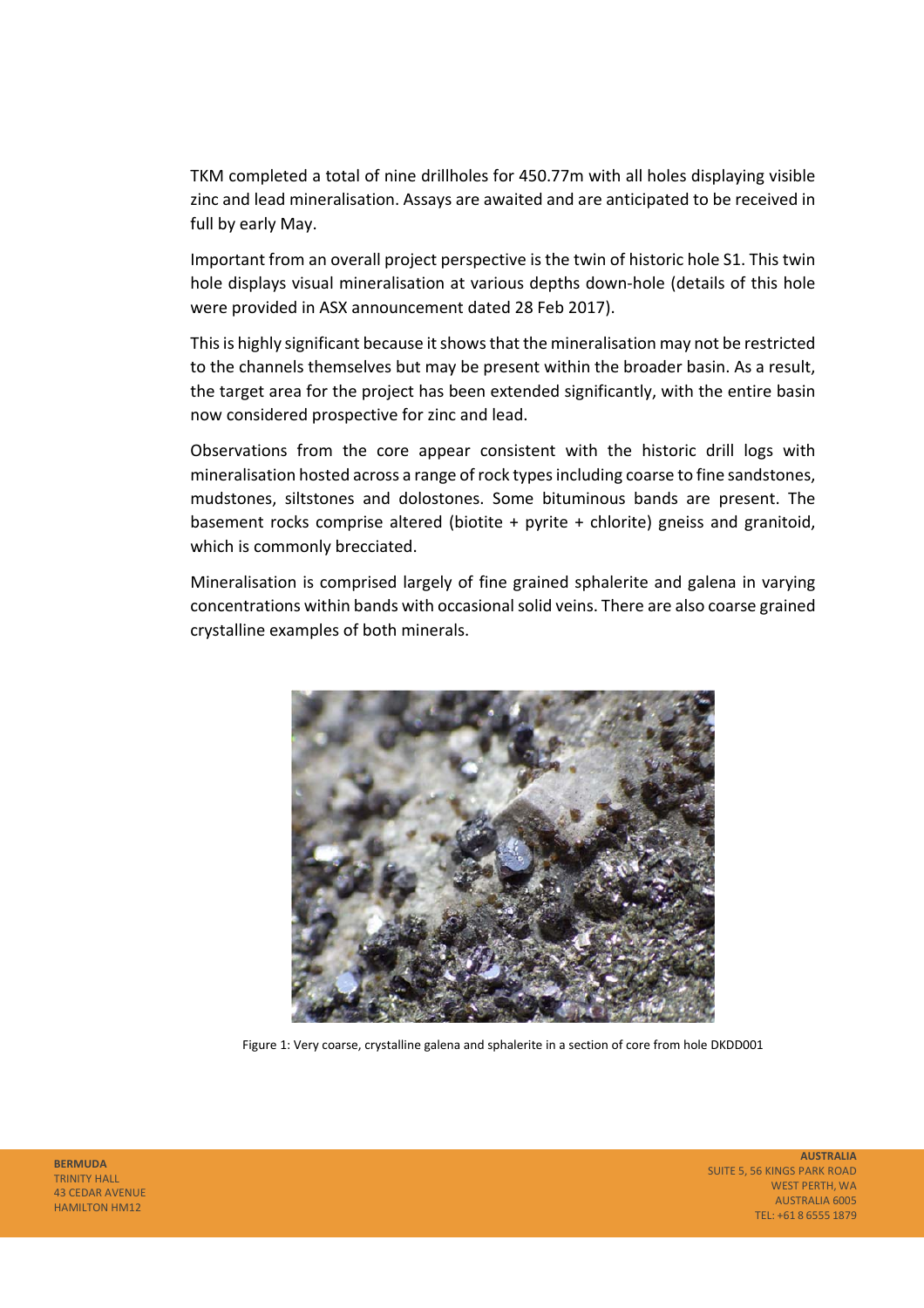Planning is underway to complete a regional soil and stream sediment survey along with an airborne geophysical survey to develop targets for follow-up during the next dry season later in the year. This work is expected to commence during May.



Figure 2: Drillhole collar plan of the Dikaki channel showing the historic drilling and the spread of the current drilling being undertaken by Trek Metals

| <b>Hole ID</b> | <b>Easting</b> | <b>Northing</b> | RL_Approx (m) | Depth (m) |
|----------------|----------------|-----------------|---------------|-----------|
| DKDD001        | 640268         | 9832179         | 208           | 39.4      |
| DKDD002        | 639475         | 9832558         | 187           | 47.0      |
| DKDD003        | 639714         | 9832496         | 200           | 42.2      |
| DKDD004        | 638207         | 9832495         | 198           | 49.87     |
| DKDD005        | 637320         | 9832515         | 138           | 137.85    |
| DKDD006        | 639784         | 9832475         | 186           | 25.75     |
| DKDD007        | 640056         | 9832337         | 169           | 27.7      |
| DKDD008        | 640324         | 9832187         | 205           | 39.55     |
| DKDD009        | 639782         | 9832471         | 200           | 41.45     |

Table 1: Collar locations for TKM drillholes at the Dikaki Prospect area. (Coordinates are WGS 84 Zone 32S) \* ‐ Drillhole is still in progress[SN1]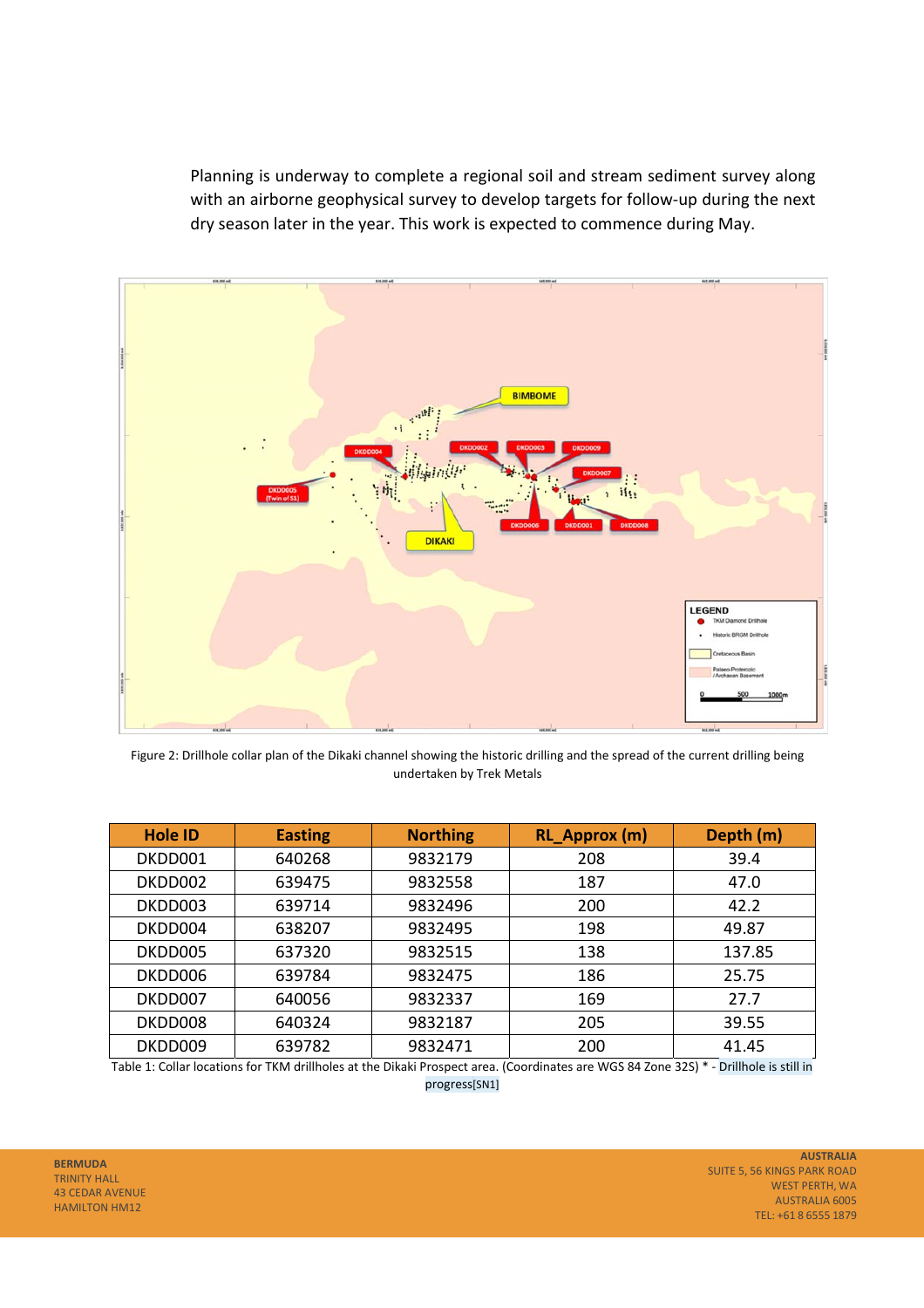### 1.3 Rock Chip Samples

The results from the assaying of thirty-one rock chip samples collected recently at the Kroussou Project in Gabon were released during the quarter (for further details refer to ASX announcements dated 14 February 2017 and 12 April 2017.

The rock chip samples were collected as part of a broader mapping project conducted at Kroussou late in 2016 and build on the work completed previously by BAT. Results indicate that significant zinc and lead mineralisation is present, not only in the Dikaki area but at the Niamadbimbou Prospect 15km to the south and at the Niambokamba Prospect 5km to the north as well as at Bimbome just 1km north of Dikaki.

The rocks collected include sandstones, conglomerates, mudstones, breccias, limestones, dolomitic limestones and chert and represent a cross section of the geology occurring at surface within the prospect areas.

The prospects that occur along the contact provide a window into the broader Cotier Basin and indicate the prospectivity of the entire region. With these new results continuing to confirm high grade base metal mineralisation away from the more explored prospects, the entire basin margin becomes a live target. This would suggest that the sediments within the basin itself are also highly prospective.



Figure 3: This entire outcrop within the Dikaki embayment contains approximately 20 – 40 % Galena and Sphalerite (Lead and zinc sulphide minerals respectively).



Figure 4:This outcrop from the Nimadbimbou Prospect, approximately 15km to the south of Dikaki returned an assay of 14.0% combined Zn+Pb (sample MKR342).

**BERMUDA**  TRINITY HALL 43 CEDAR AVENUE HAMILTON HM12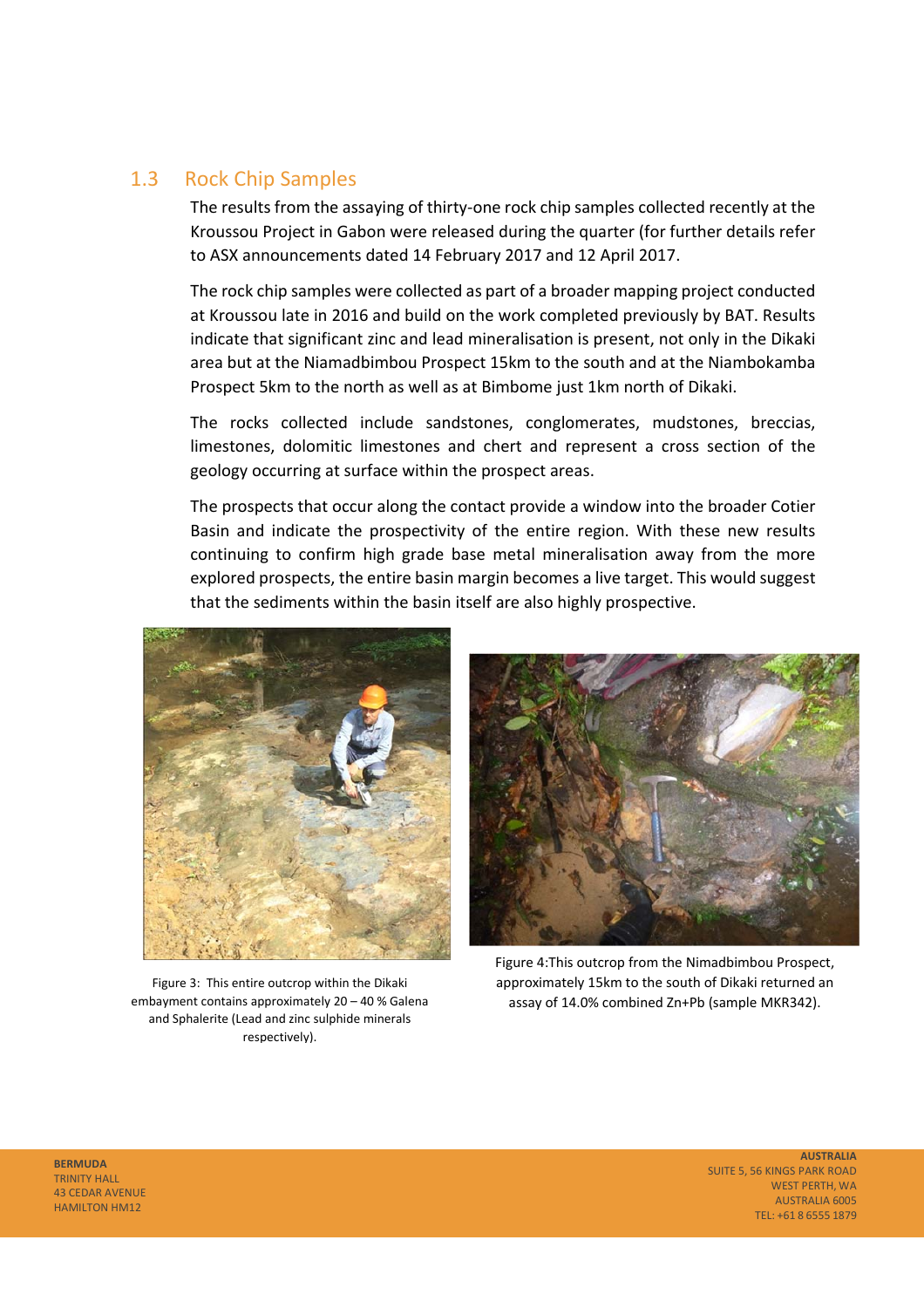| Sample ID      | Pb_pp  | <b>Pb %</b> | $Zn$ pp | $Zn \%$ | $Zn+Pb$ | <b>Prospect</b> | <b>Easting</b> | <b>Northing</b> |
|----------------|--------|-------------|---------|---------|---------|-----------------|----------------|-----------------|
|                | m      |             | m       |         | %       |                 |                |                 |
| <b>MKR016</b>  | 210    | 0.02        | 122     | 0.01    | 0.03    | Niambokamba     | 639243         | 9837926         |
| <b>MKR024</b>  | 112    | 0.01        | 122     | 0.01    | 0.02    | Niambokamba     | 639102         | 9837660         |
| <b>MKR028</b>  | 1237   | 0.12        | 10784   | 1.08    | 1.20    | Niambokamba     | 639174         | 9837542         |
| <b>MKR029</b>  | 810    | 0.08        | 8649    | 0.86    | 0.95    | Niambokamba     | 639151         | 9837563         |
| <b>MKR042</b>  | 0.001  | 0.00        | 485     | 0.05    | 0.05    | Niambokamba     | 639541         | 9838265         |
| <b>MKR049</b>  | 6024   | 0.60        | 12986   | 1.30    | 1.90    | Niambokamba     | 639381         | 9838397         |
| <b>MKR120</b>  | 64     | 0.01        | 189     | 0.02    | 0.03    | Niambokamba     | 639240         | 9838126         |
| <b>MKR121A</b> | 84     | 0.01        | 2412    | 0.24    | 0.25    | Niambokamba     | 639261         | 9838132         |
| <b>MKR121B</b> | 2449   | 0.24        | 24296   | 2.43    | 2.67    | Niambokamba     | 639261         | 9838132         |
| <b>MKR146</b>  | 611    | 0.06        | 4670    | 0.47    | 0.53    | Dikaki          | 638246         | 9832220         |
| <b>MKR148A</b> | 3296   | 0.33        | 15603   | 1.56    | 1.89    | Dikaki          | 638086         | 9832313         |
| <b>MKR148B</b> | 16652  | 1.67        | 30534   | 3.05    | 4.72    | Dikaki          | 638086         | 9832313         |
| <b>MKR154A</b> | 56322  | 5.63        | 56736   | 5.67    | 11.31   | Dikaki          | 638716         | 9832530         |
| <b>MKR154B</b> | 39686  | 3.97        | 63880   | 6.39    | 10.36   | Dikaki          | 638716         | 9832530         |
| <b>MKR155</b>  | 51476  | 5.15        | 48620   | 4.86    | 10.01   | Dikaki          | 638334         | 9832522         |
| <b>MKR160A</b> | 143027 | 14.30       | 59365   | 5.94    | 20.24   | Dikaki          | 638322         | 9832599         |
| <b>MKR160B</b> | 289616 | 28.96       | 8140    | 0.81    | 29.78   | Dikaki          | 638322         | 9832599         |
| <b>MKR183</b>  | 51658  | 5.17        | 93589   | 9.36    | 14.52   | Dikaki          | 639490         | 9832160         |
| <b>MKR188</b>  | 94075  | 9.41        | 1393    | 0.14    | 9.55    | Dikaki          | 639398         | 9832052         |
| <b>MKR207</b>  | 22291  | 2.23        | 23852   | 2.39    | 4.61    | Dikaki          | 639408         | 9832589         |
| <b>MKR219</b>  | 19373  | 1.94        | 13957   | 1.40    | 3.33    | Dikaki          | 640403         | 9832271         |
| <b>MKR221</b>  | 1880   | 0.19        | 6014    | 0.60    | 0.79    | Dikaki          | 640487         | 9832297         |
| <b>MKR225</b>  | 10939  | 1.09        | 22900   | 2.29    | 3.38    | Dikaki          | 640641         | 9832353         |
| <b>MKR229</b>  | 652    | 0.07        | 163     | 0.02    | 0.08    | Dikaki          | 640958         | 9832602         |
| <b>MKR230</b>  | 130    | 0.01        | 157     | 0.02    | 0.03    | Dikaki          | 641007         | 9832579         |
| <b>MKR256A</b> | 71467  | 7.15        | 5786    | 0.58    | 7.73    | Bimbome         | 638448         | 9833332         |
| <b>MKR256B</b> | 16816  | 1.68        | 10999   | 1.10    | 2.78    | Bimbome         | 638448         | 9833332         |
| <b>MKR256C</b> | 23363  | 2.34        | 18823   | 1.88    | 4.22    | Bimbome         | 638448         | 9833332         |
| <b>MKR342</b>  | 72550  | 7.26        | 67343   | 6.73    | 13.99   | Niamadbimbou    | 633214         | 9814210         |
| <b>MKR356</b>  | 33519  | 3.35        | 21774   | 2.18    | 5.53    | Niamadbimbou    | 632187         | 9816516         |
| <b>MKR382</b>  | 583    | 0.06        | 754     | 0.08    | 0.13    | Niamadbimbou    | 634385         | 9816531         |

Table 2: Assay results from the recently received rock chip samples from the Kroussou Project. Co-ordinates are provided using datum WGS84 – Zone 32S

### 1.4 New Tenement

A new prospecting licence, G4‐588, has now been granted to BAT and provides the opportunity to continue exploration deep into the prospective Cotier Basin (Figure 5).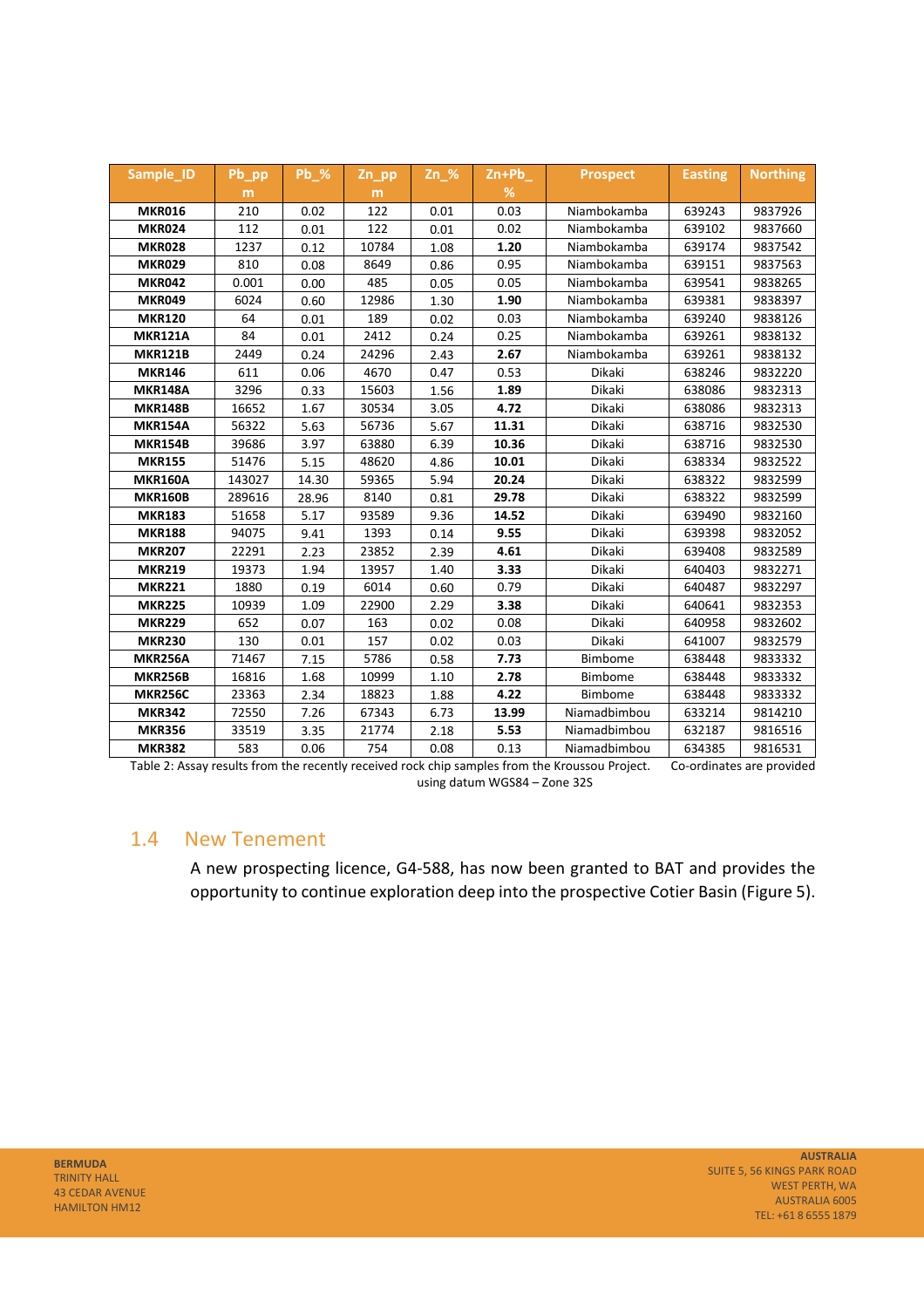

Figure 5: The Kroussou Project showing the new tenement and the live target expanded to the entire sedimentary basin.

# **2. Lawn Hill Project**

### 2.1 Tenement Applications

TKM is currently in the process of negotiating access arrangements to allow for the grant of the Lawn Hill Project Tenements. This process is expected to continue for the remainder of 2017.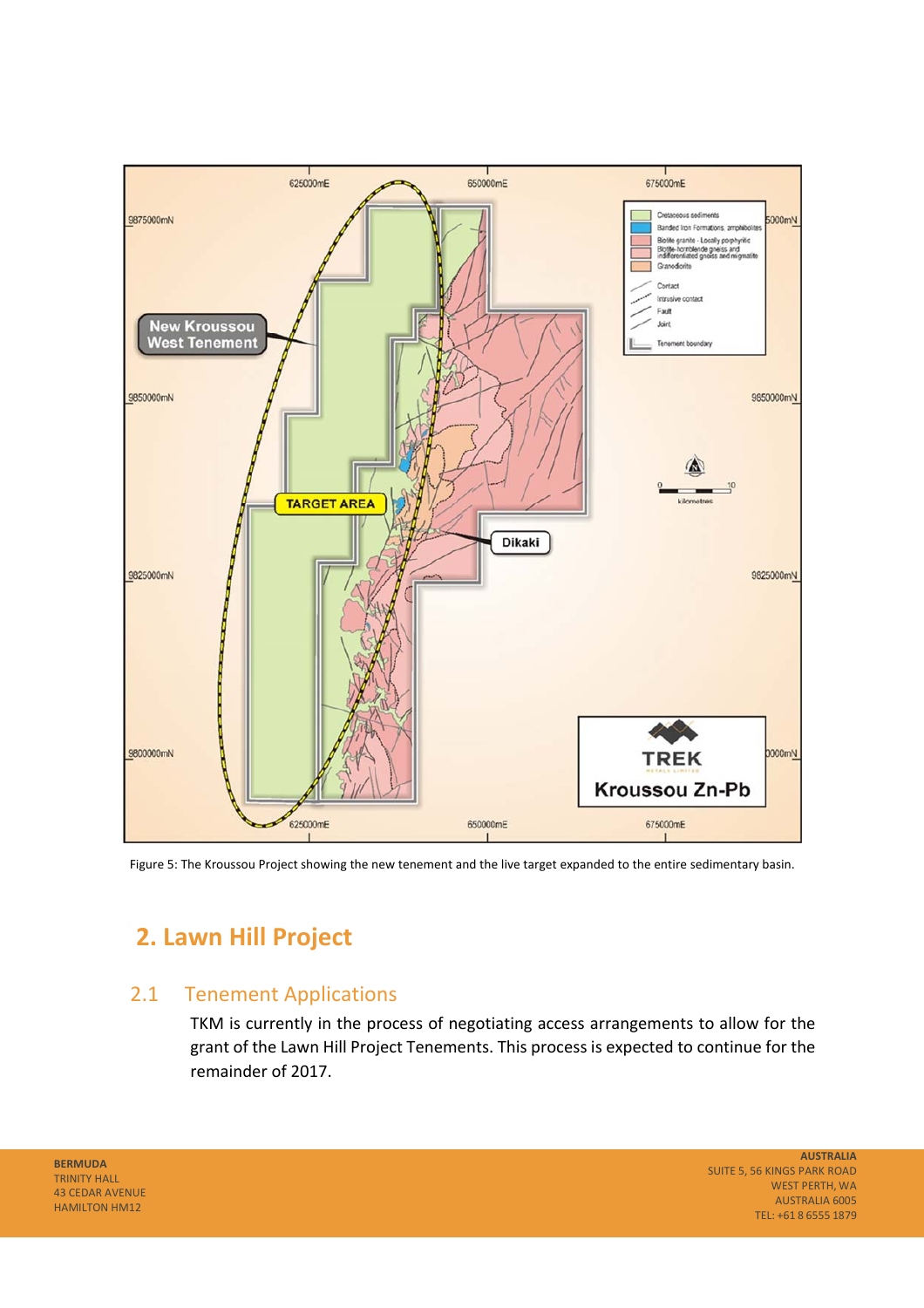# **3. Kangaluwi Copper Project**

### 3.1 Court Case

The Company is awaiting written judgement on the appeal. The stay of execution remains in place pending the outcome of the appeal against the Minister's decision.

TKM continues to lobby to have the decision handed down.

### **4. Corporate**

### 4.1 Board Changes

TKM has appointed two new Non‐Executive Directors in the quarter. Ms Sonja Neame was appointed in January and Mr Michael Bowen during February.

Ms Neame has 23 years' mining industry experience and significant international experience in Africa, South America, Asia and the Pacific. She has a keen interest in corporate governance and provides consulting services to clients establishing themselves overseas. Ms Neame is Managing Director of mining and exploration consultants Ravensgate and serves as Chairman of a Perth‐based school. Ms Neame was Administration Manager for mining consultants RSG/RSG Global where she played a major role in the group's international expansion. Ms Neame is a member of the Australian Institute of Company Directors and Governance Institute of Australia and has a Graduate Diploma of Business Management from the University of Western Australia.

Mr Bowen graduated from the University of Western Australia with Bachelors of Law, Jurisprudence and Commerce. He has been admitted as a barrister and solicitor of the Supreme Court of Western Australia and is an Associate and Certified Practicing Accountant of the Australian Society of Accountants. Mr Bowen is a partner of the law firm DLA Piper (formerly of Hardy Bowen which merged with DLA Piper on 1 July 2015) practicing primarily corporate, commercial and securities law with an emphasis on mergers, acquisitions, capital raisings and resources. Mr Bowen also serves as a Non‐ Executive Director of IMF Bentham Limited.

Mr Marinko Vidovich resigned as a Non‐Executive Director of TKM, effective 31 January 2017. Mr Vidovich continues to assist TKM in considering alternatives for crystallising value from the Company's Kangaluwi Copper Project in Zambia.

TKM also appointed Ms Nerida Schmidt as Joint Company Secretary in January. Ms Schmidt holds a Bachelor of Commerce, is a CPA, a Fellow of FINSIA, and is a Chartered Secretary. Ms Schmidt has 25 years' professional experience as the company secretary of a number of ASX and AIM listed companies in a variety of industries.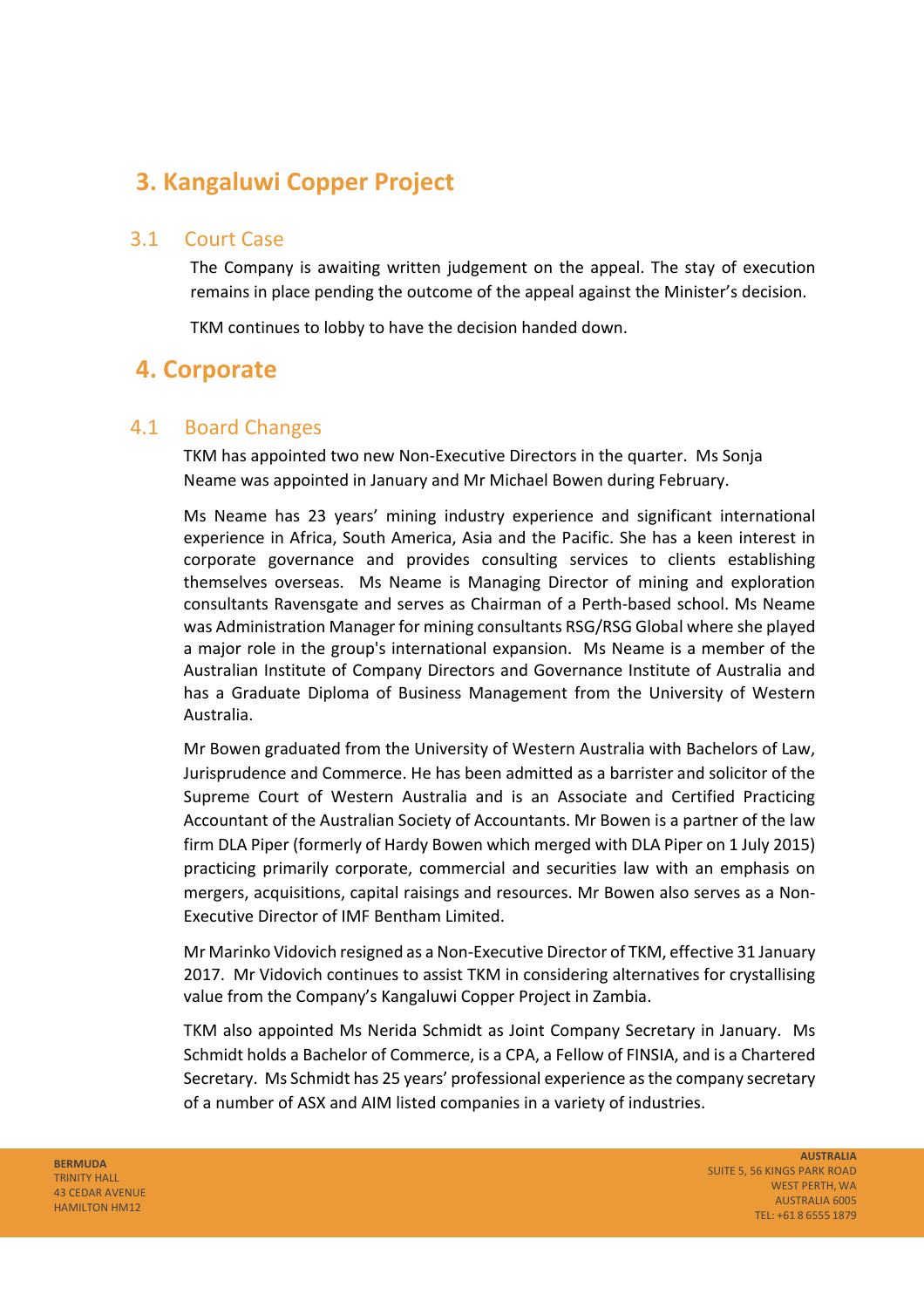### 4.2 Fund Raising

During the quarter the Company completed a strategic share placement utilising its 15% placement capacity under Listing Rule 7.1 to raise A\$500,000, before costs, through the issue of 16,666,667 shares at \$0.03 to sophisticated and professional investors. Funds raised were and will be utilised to assist with funding the drilling programme and ongoing exploration at Kroussou Project in Gabon, to seek and access new resource opportunities and for general working capital purposes.

### **5. Tenements**

| <b>Tenement</b>      | <b>Holder</b>                    | <b>Last Qtr Interest</b> | <b>Current Qtr Interest</b> |
|----------------------|----------------------------------|--------------------------|-----------------------------|
| G4-569               | <b>Select Explorations Gabon</b> | 0%                       | 0%                          |
| (Gabon)              | SA (Wholly owned                 | (Option agreement        |                             |
|                      | subsidiary of Battery            | to enter into JV to      |                             |
|                      | Minerals Limited)                | earn up to 70%)          |                             |
| G4-588               | <b>Select Explorations Gabon</b> | 0%                       | 0%                          |
|                      | SA (Wholly owned                 | (Option agreement        |                             |
|                      | subsidiary of Battery            | to enter into JV to      |                             |
|                      | Minerals Limited)                | earn up to 70%)          |                             |
| EL31260 (appl.)      | <b>TM Resources</b>              | 100%                     | 100%                        |
| (Northern Territory) | (100% owned subsidiary)          |                          |                             |
| EL31261 (appl.)      | <b>TM Resources</b>              | 100%                     | 100%                        |
| (Northern Territory) | (100% owned subsidiary)          |                          |                             |
| 15547-HQ-LML         | Mwembeshi Resources              | 100%                     | 100%                        |
| (Zambia)             | (100% owned subsidiary)          |                          |                             |
| 13170-HQ-LPL         | Cheowa Resources                 | 49%                      | 49%                         |
| (Zambia)             | (Incorporated JV-51%             |                          |                             |
|                      | Glencore 49% TKM)                |                          |                             |
| 13171-HQ-LPL         | Cheowa Resources                 | 49%                      | 49%                         |
| (Zambia)             | (Incorporated JV-51%)            |                          |                             |
|                      | Glencore 49% TKM)                |                          |                             |
| 8573-HQ-LPL          | Cheowa Resources                 | 49%                      | 49%                         |
| (Zambia)             | (Incorporated JV-51%             |                          |                             |
|                      | Glencore 49% TKM)                |                          |                             |

#### **COMPETENT PERSONS STATEMENT**

*The information in this report that relates to exploration results is based on information compiled by Mr Bradley Drabsch, Member of the Australian Institute of Geoscientists ("AIG") and Managing Director of Trek Metals Limited. Mr Drabsch has sufficient experience which is relevant to the style of mineralisation and type of deposit under consideration and to the activity that is being undertaken to qualify as a competent person as defined in the JORC Code 2012. Mr Drabsch consents to the inclusion in the report of the matters based on the information in the form and context in which it appears.*

**BERMUDA**  TRINITY HALL 43 CEDAR AVENUE HAMILTON HM12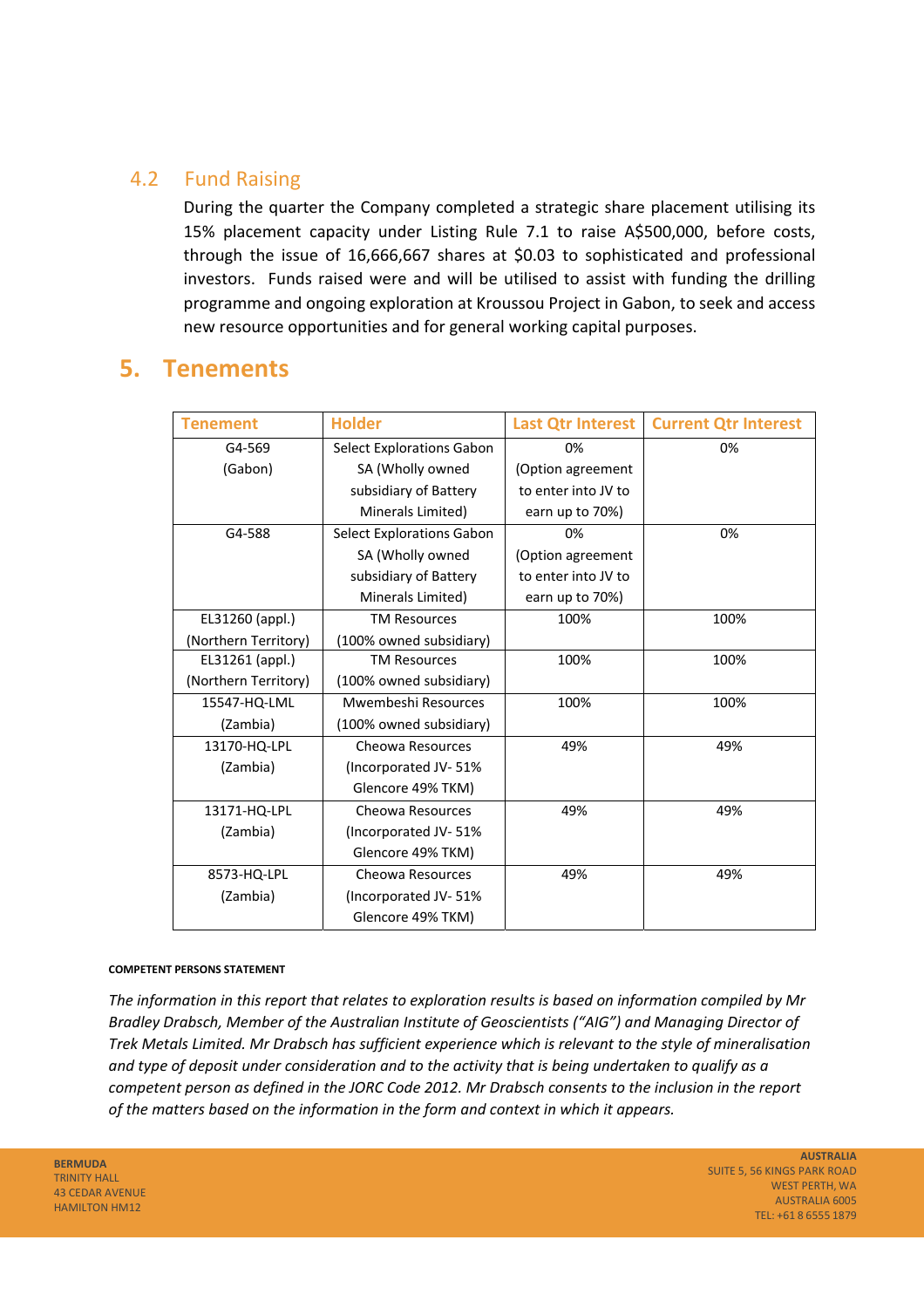*Rule 5.5* 

## **Appendix 5B**

# **Mining exploration entity and oil and gas exploration entity quarterly report**

| Name of entity      |                                   |
|---------------------|-----------------------------------|
| TREK METALS LIMITED |                                   |
| ARBN                | Quarter ended ("current quarter") |

124 462 826  **31 MARCH 2017** 

|     | <b>Consolidated statement of cash flows</b>       | <b>Current quarter</b><br>\$A'000 | Year to date<br>(12 months)<br>\$A'000 |
|-----|---------------------------------------------------|-----------------------------------|----------------------------------------|
| 1.  | Cash flows from operating activities              |                                   |                                        |
| 1.1 | Receipts from customers                           |                                   |                                        |
| 1.2 | Payments for                                      |                                   |                                        |
|     | exploration & evaluation<br>(a)                   | (627)                             | (968)                                  |
|     | development<br>(b)                                |                                   |                                        |
|     | production<br>(c)                                 |                                   |                                        |
|     | staff costs<br>(d)                                | (24)                              | (24)                                   |
|     | administration and corporate costs<br>(e)         | (85)                              | (398)                                  |
| 1.3 | Dividends received (see note 3)                   |                                   |                                        |
| 1.4 | Interest received                                 |                                   |                                        |
| 1.5 | Interest and other costs of finance paid          |                                   |                                        |
| 1.6 | Income taxes paid                                 |                                   |                                        |
| 1.7 | Research and development refunds                  |                                   |                                        |
| 1.8 | Other (provide details if material)               |                                   |                                        |
| 1.9 | Net cash from / (used in) operating<br>activities | (736)                             | (1, 390)                               |

| 2.  | Cash flows from investing activities |
|-----|--------------------------------------|
| 2.1 | Payments to acquire:                 |
|     | property, plant and equipment<br>(a) |
|     | tenements (see item 10)<br>(b)       |
|     | investments<br>(C)                   |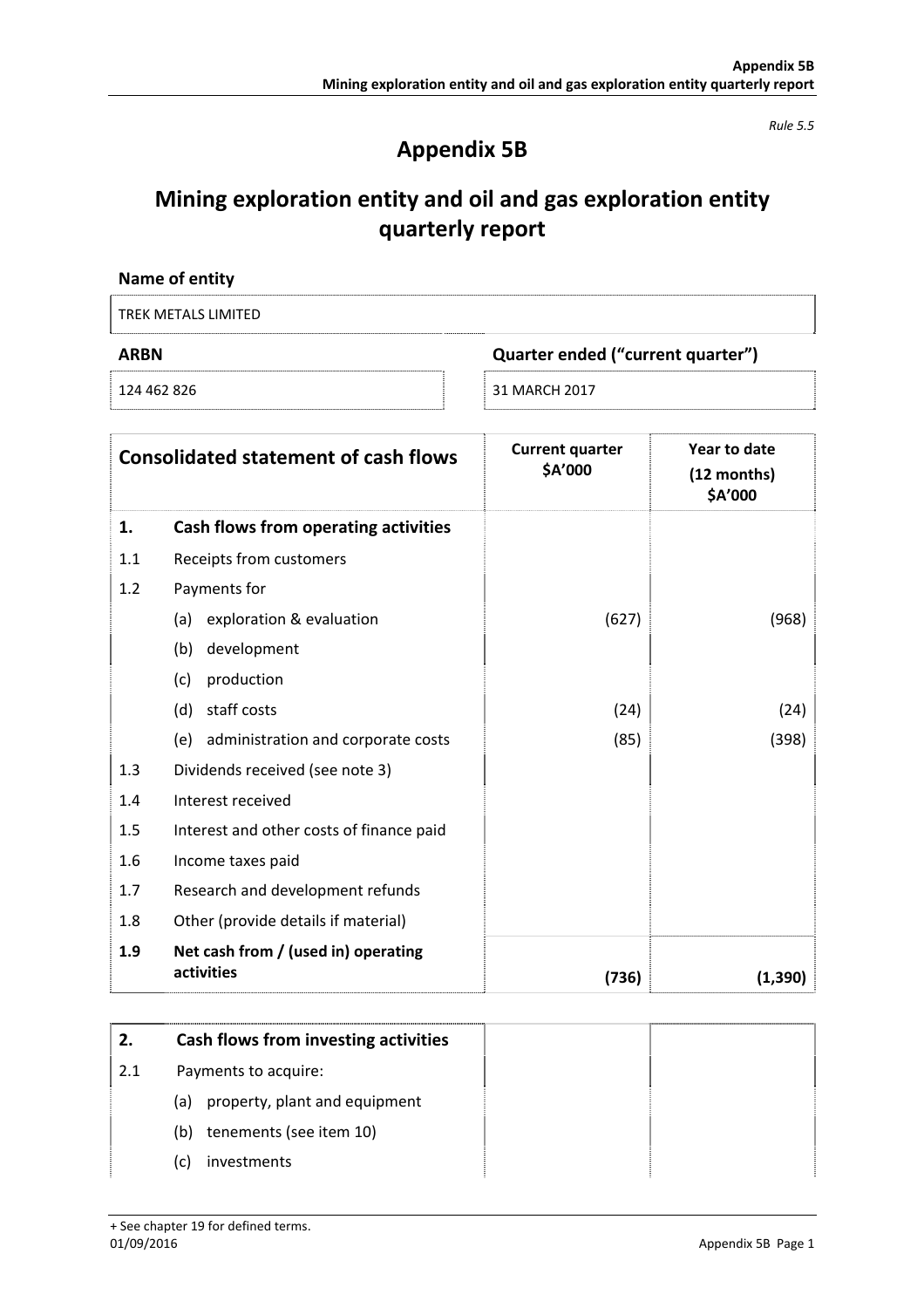|               | <b>Consolidated statement of cash flows</b>       | <b>Current quarter</b><br>\$A'000 | Year to date<br>(12 months)<br>\$A'000 |
|---------------|---------------------------------------------------|-----------------------------------|----------------------------------------|
|               | other non-current assets<br>(d)                   |                                   |                                        |
| $2.2^{\circ}$ | Proceeds from the disposal of:                    |                                   |                                        |
|               | property, plant and equipment<br>(a)              |                                   |                                        |
|               | tenements (see item 10)<br>(b)                    |                                   |                                        |
|               | (c)<br>investments                                |                                   |                                        |
|               | other non-current assets<br>(d)                   |                                   |                                        |
| 2.3           | Cash flows from loans to other entities           |                                   |                                        |
| 2.4           | Dividends received (see note 3)                   |                                   |                                        |
| 2.5           | Other (provide details if material)               |                                   |                                        |
| 2.6           | Net cash from / (used in) investing<br>activities |                                   |                                        |

| 3.   | Cash flows from financing activities                                           |      |       |
|------|--------------------------------------------------------------------------------|------|-------|
| 3.1  | Proceeds from issues of shares                                                 | 500  | 1700  |
| 3.2  | Proceeds from issue of convertible notes                                       |      |       |
| 3.3  | Proceeds from exercise of share options                                        |      |       |
| 3.4  | Transaction costs related to issues of<br>shares, convertible notes or options | (11) | (11)  |
| 3.5  | Proceeds from borrowings                                                       |      |       |
| 3.6  | Repayment of borrowings                                                        |      | 100   |
| 3.7  | Transaction costs related to loans and<br>borrowings                           |      |       |
| 3.8  | Dividends paid                                                                 |      |       |
| 3.9  | Other (provide details if material)                                            |      |       |
| 3.10 | Net cash from / (used in) financing<br>activities                              | 489  | 1.789 |

|     | Net increase / (decrease) in cash and<br>cash equivalents for the period |       |         |
|-----|--------------------------------------------------------------------------|-------|---------|
| 4.1 | Cash and cash equivalents at beginning of<br>period                      | 832   | 186     |
| 4.2 | Net cash from / (used in) operating<br>activities (item 1.9 above)       | (736) | (1.390) |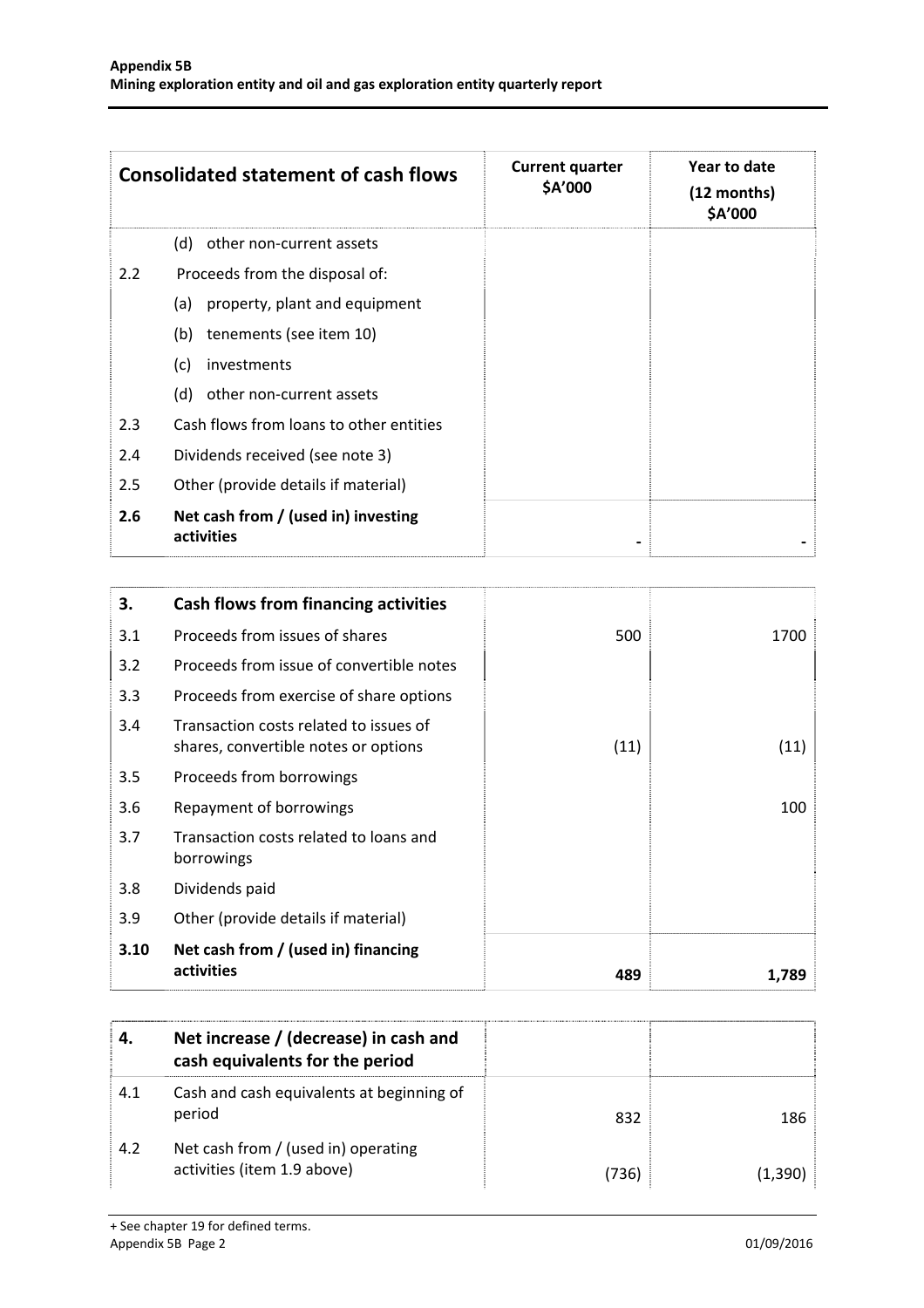|     | <b>Consolidated statement of cash flows</b>                         | <b>Current quarter</b><br>\$A'000 | Year to date<br>(12 months)<br>\$A'000 |
|-----|---------------------------------------------------------------------|-----------------------------------|----------------------------------------|
| 4.3 | Net cash from / (used in) investing<br>activities (item 2.6 above)  |                                   |                                        |
| 4.4 | Net cash from / (used in) financing<br>activities (item 3.10 above) | 489                               | 1,789                                  |
| 4.5 | Effect of movement in exchange rates on<br>cash held                |                                   |                                        |
| 4.6 | Cash and cash equivalents at end of<br>period                       | 585                               | 585                                    |

| 5.  | <b>Reconciliation of cash and cash</b><br>equivalents<br>at the end of the quarter (as shown in the<br>consolidated statement of cash flows) to<br>the related items in the accounts | <b>Current quarter</b><br>\$A'000 | <b>Previous quarter</b><br>\$A'000 |
|-----|--------------------------------------------------------------------------------------------------------------------------------------------------------------------------------------|-----------------------------------|------------------------------------|
| 5.1 | <b>Bank balances</b>                                                                                                                                                                 | 565                               | 812                                |
| 5.2 | Call deposits                                                                                                                                                                        | 20                                | 20                                 |
| 5.3 | <b>Bank overdrafts</b>                                                                                                                                                               |                                   |                                    |
| 5.4 | Other (provide details)                                                                                                                                                              |                                   |                                    |
| 5.5 | Cash and cash equivalents at end of<br>quarter (should equal item 4.6 above)                                                                                                         | 585                               | 832                                |

#### **6.** Payments to directors of the entity and their associates

- 6.1 Aggregate amount of payments to these parties included in item 1.2 8
- 6.2 Aggregate amount of cash flow from loans to these parties included in item 2.3
- 6.3 Include below any explanation necessary to understand the transactions included in items 6.1 and 6.2

### Payment of Director fees

| <b>Current quarter</b><br>\$A'000 |   |
|-----------------------------------|---|
|                                   | 8 |
|                                   |   |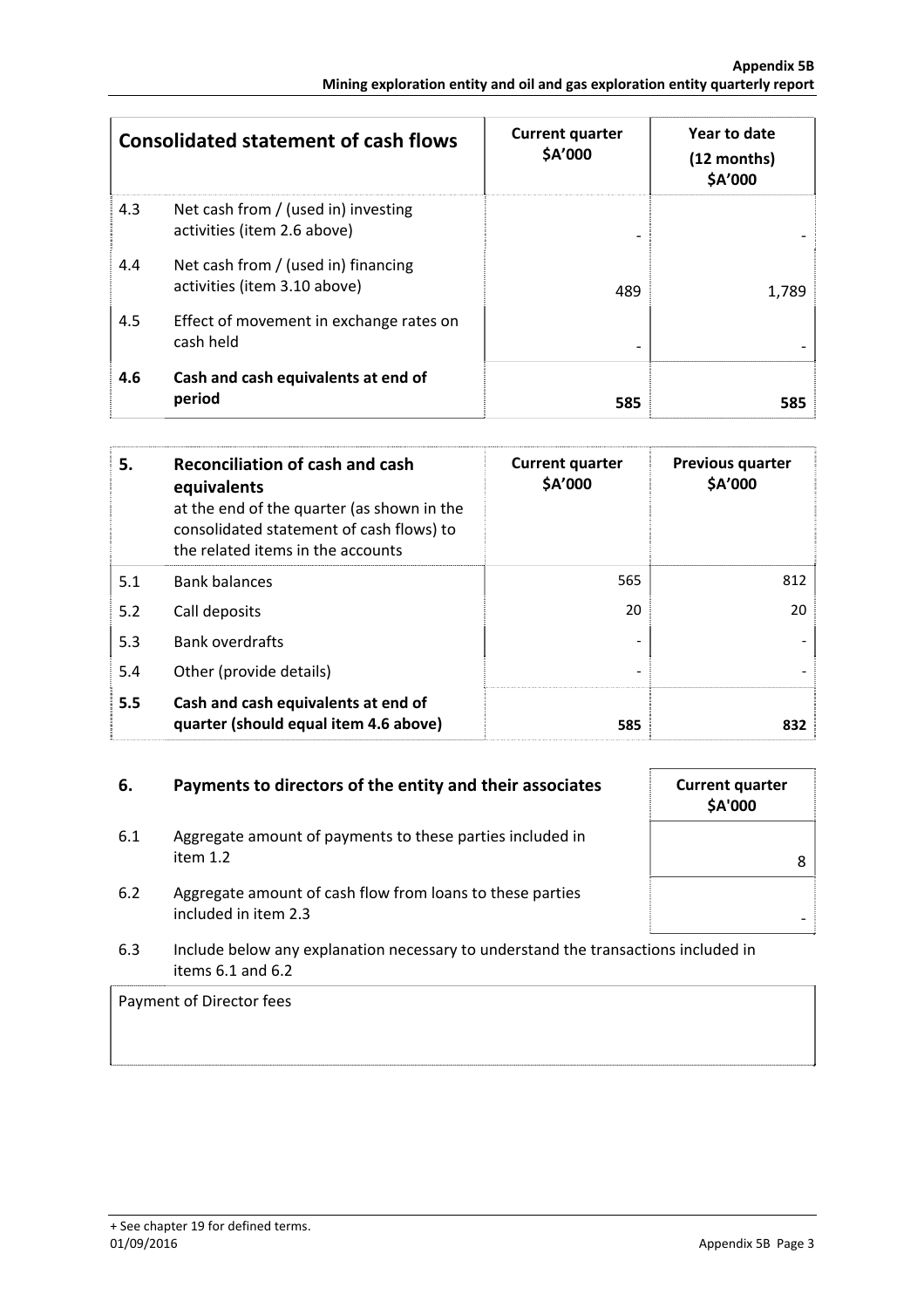#### **7. Payments to related entities of the entity and their associates**

- 7.1 Aggregate amount of payments to these parties included in item 1.2
- 7.2 Aggregate amount of cash flow from loans to these parties included in item 2.3
- 7.3 Include below any explanation necessary to understand the transactions included in items 7.1 and 7.2

| 8.  | <b>Financing facilities available</b><br>Add notes as necessary for an understanding of the<br>position | <b>Total facility amount</b><br>at quarter end<br>\$A'000 | Amount drawn at<br>quarter end<br>\$A'000 |
|-----|---------------------------------------------------------------------------------------------------------|-----------------------------------------------------------|-------------------------------------------|
| 8.1 | Loan facilities                                                                                         |                                                           |                                           |
| 8.2 | Credit standby arrangements                                                                             |                                                           |                                           |

- 8.3 Other (please specify)
- 8.4 Include below a description of each facility above, including the lender, interest rate and whether it is secured or unsecured. If any additional facilities have been entered into or are proposed to be entered into after quarter end, include details of those facilities as well.

| 9.  | <b>Estimated cash outflows for next quarter</b> | \$A'000           |
|-----|-------------------------------------------------|-------------------|
| 9.1 | Exploration and evaluation                      | 55                |
| 9.2 | Development                                     |                   |
| 9.3 | Production                                      | $\qquad \qquad -$ |
| 9.4 | Staff costs                                     | 52                |
| 9.5 | Administration and corporate costs              | 73                |
| 9.6 | Other (provide details if material)             | 21                |
| 9.7 | <b>Total estimated cash outflows</b>            | 201               |

**Current quarter \$A'000**